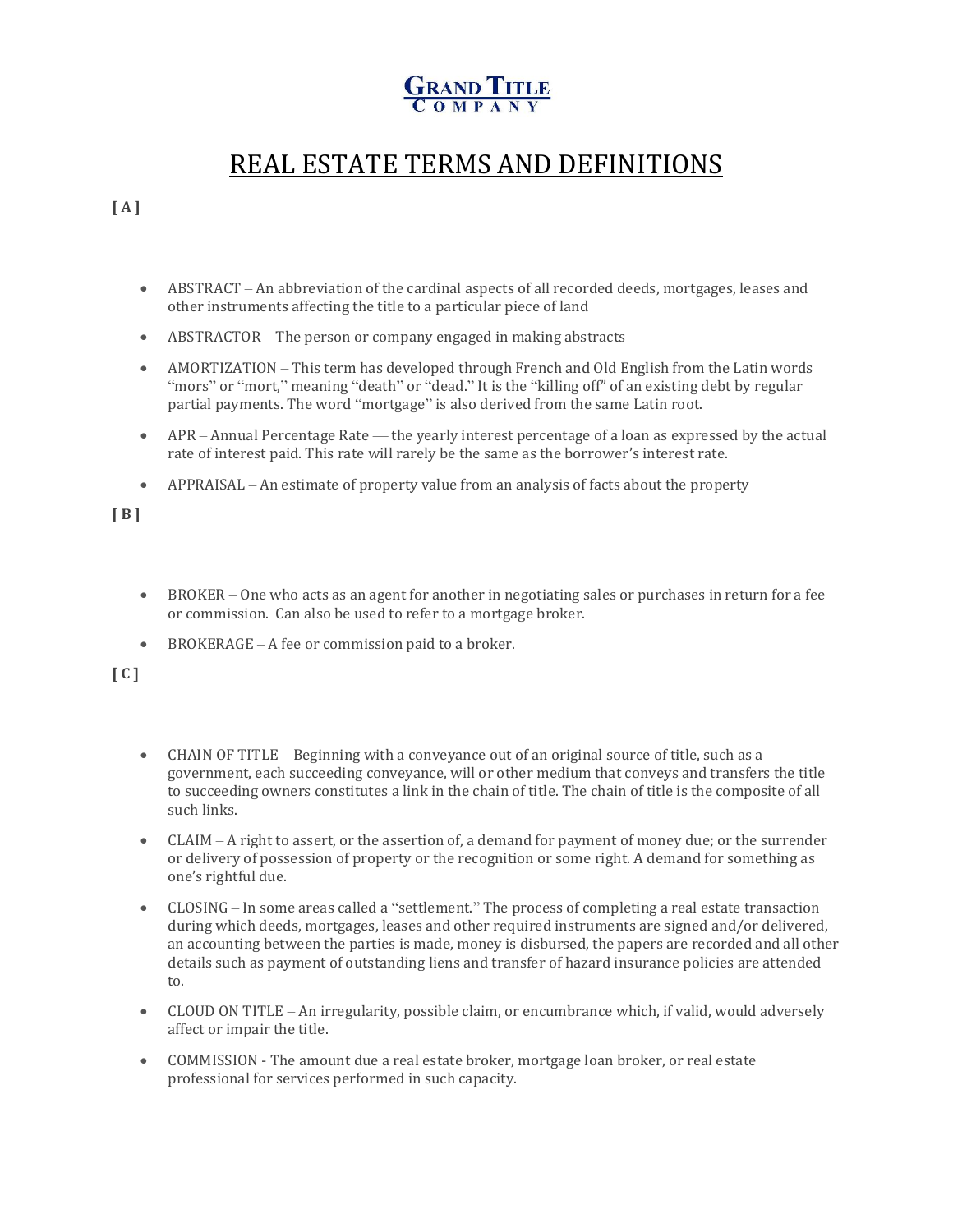- DEED A term used by other states to refer to a written document by which title to real estate is conveyed from one party to another or by which a lender takes the borrowers property as collateral. In Louisiana, a warranty deed is referred to as a cash sale and a deed of trust is referred to as a mortgage.
- DEFAULT Failure to perform a promised task or to pay an obligation when due
- DEFECT A blemish, imperfection or deficiency. A defective title is one that is irregular and faulty.

**[ E ]**

- EARNEST MONEY Down payment or a small part of the purchase price made by a purchaser as evidence of good faith
- ENCROACHMENT The extension of a structure from the real estate to which it belongs across a boundary line and onto an adjoining property
- ENCUMBRANCE A claim, right or lien upon the title to real estate, held by someone other than the real estate owner
- ENDORSEMENT Addition to or modification of a title insurance policy, which expands or changes coverage of the policy, fulfilling specific requirements of the insured
- ESCROW Technically, this term strictly refers to a deed delivered to a third person to be held by him until the fulfillment or performance of some act or condition by the grantee. In title industry parlance, it means the depositing with an impartial third party called the escrow agent (usually the title company) of anything pertaining to a real estate transaction including money and documents of all kinds which are to be disbursed and delivered to the rightful parties by the escrow agent when all conditions of the transaction have been met.
- ESCROW AGREEMENT A written agreement usually made between buyer, seller, and escrow agent, but sometimes only between one person and the escrow agent. It sets forth the conditions to be performed incident to the object deposited in escrow, and gives the escrow agent instructions with respect to the disposition of the object so deposited.
- EXAMINATION In title industry terms, to peruse and study the instruments in a chain of title and to determine their effect and condition in order to reach a conclusion as to the status of the title
- EXAMINER Usually referred to, in title industry terms, as title examiner. One who examines and determines the condition and status of real estate titles.

**[ F ]**

- FIRST MORTGAGE A mortgage having priority as a lien over any other mortgage or lien on the same property
- FORECLOSURE A legal proceeding for the collection of real estate mortgages and other types of liens on real estate, which results in cutting off the right to redeem the mortgaged property and usually involves a judicial sale of the property to pay the mortgage debt.

**[ D ]**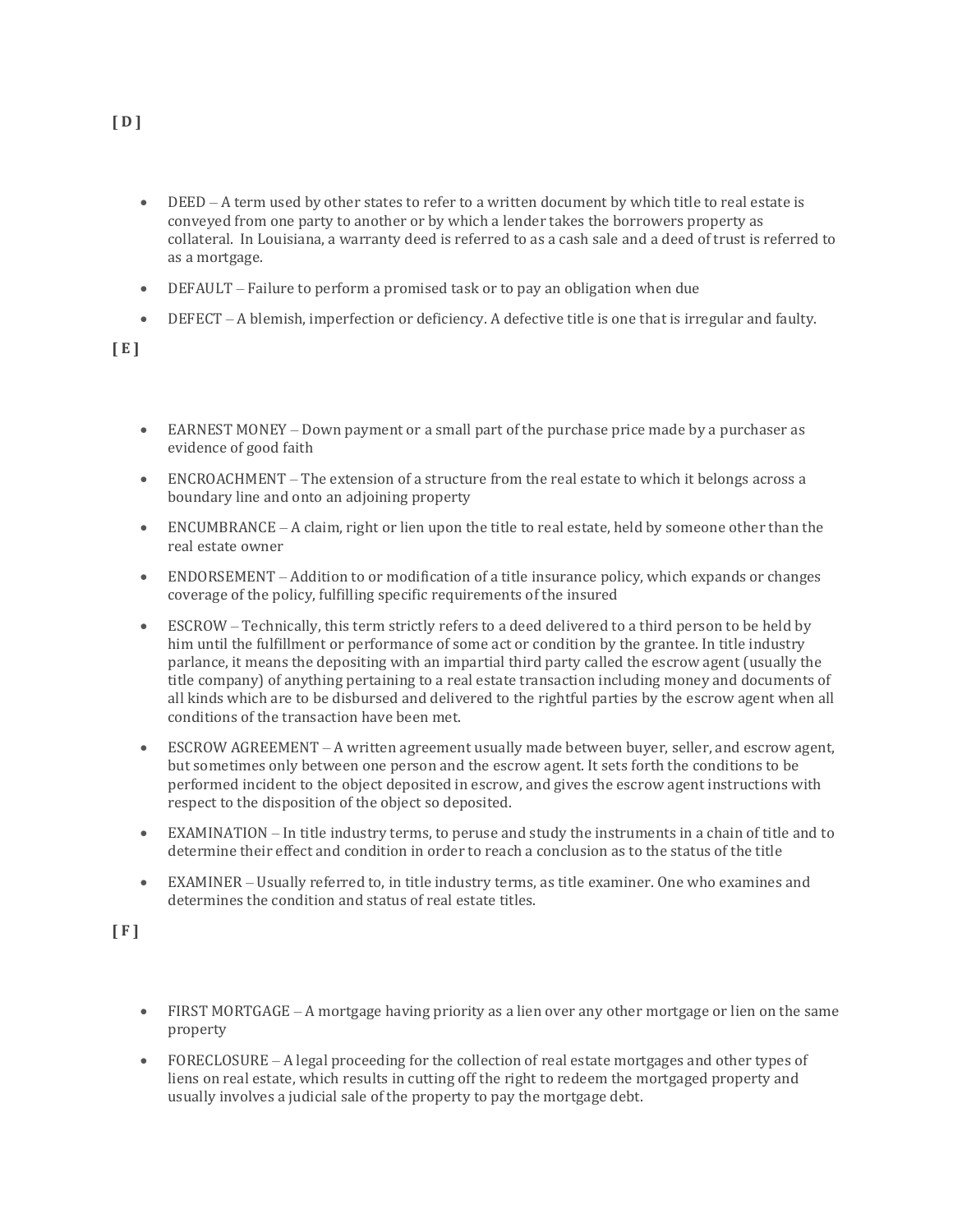• GOOD FAITH ESTIMATE – An estimate of closing costs the lender is required (under the federal Real Estate Settlement Procedures Act) to give to the buyer within at least three days of applying for a mortgage loan. This is the lender's estimate—it must be completely accurate regarding the lender's own charges and is supposed to be reasonably close to the costs third-party providers such as title insurers/agents, attorneys, surveyors, etc., may charge. You should check with those third-party providers, however, regarding how much they will charge if you have any questions or concerns prior to settlement.

**[ H ]**

- HAZARD INSURANCE Real estate insurance protecting against fire, some natural causes, vandalism, etc., depending upon the policy. The buyer often adds liability insurance and extended coverage for personal property.
- HEIR A person who inherits or who is entitled to inherit real estate by provisions of law or under the provisions of a will.

**[ I ]**

- INGRESS The right or permission to enter; also the means or place of entry such as a right-of-way across adjoining land
- INTESTATE Dying without leaving a legal will

**[ L ]**

- LEASE An agreement granting the use or occupancy of land during a specified period in exchange for rent
- LIEN The liability of real estate as security for payment of a debt. Such liability may be created by contract, such as a mortgage, or by operation of law, such as a mechanic's lien.
- LIS PENDENS A pending lawsuit. A *lis pendens* notice is legal notice to the world that a lawsuit is pending.
- LOAN POLICY A policy of title insurance issued to the mortgage lender insuring against loss by defects in, liens against, or unmarketability of title

**[ M ]**

• MARKETABLE TITLE - A title that a court of equity considers to be so free of material defects and liens that it will force the title's acceptance by questioning purchaser. Also known as a merchantable title.

**[ G ]**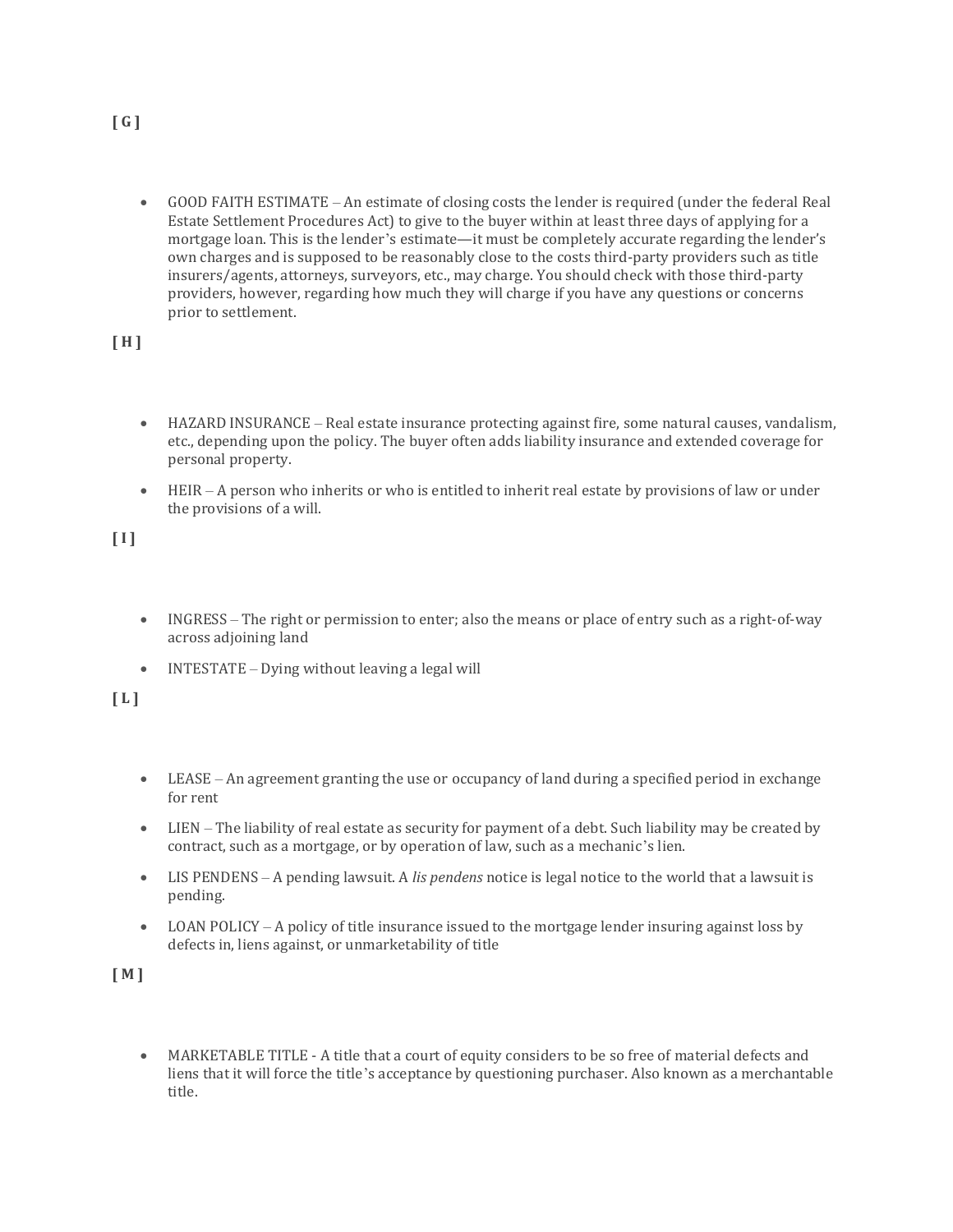- MARKET VALUE An average between the highest price that a buyer, willing but not compelled to buy, would pay and the lowest price a seller, willing but not compelled to sell, would accept
- MECHANIC'S LIEN A lien on real estate, created by operation of law, which secures the payment of debts due to persons who perform labor or services or furnish materials incident to the construction of buildings and improvements on the real estate
- MORTGAGE A temporary conditional pledge of property to a creditor as security for the payment of a debt that may be cancelled by payment.

**[ O ]**

- OPINION In title industry terms, referred to as title opinion. The conclusion and judgment of a skilled person as to the status of a title, based upon a title examination.
- OWNER'S POLICY A policy of title insurance usually insuring an owner of real estate against loss occasioned by defects in, liens against, or unmarketability of the owner's title

**[ P ]**

- POWER OF ATTORNEY A legal instrument authorizing one to act as another's agent or attorney
- PREMIUM  $(1)$  The amount payable for an insurance policy (2) A sum of money or bonus paid in addition to the regular price.
- PROBATE A legal procedure in which the validity and probity of a document, such as a will, is proven
- PROMISSORY NOTE A written promise to pay or repay a specified sum of money at a stated time, or on demand, to a named person. In addition to the payment of principal, a promissory note usually provides for the payment of interest.
- PUBLIC RECORDS The transcriptions in a recorder's office of instruments that have been recorded, including the indexes pertaining to them

**[ Q ]**

• QUIT CLAIM DEED – A deed that does not imply that the grantor holds title, but which surrenders and gives to the grantee any possible interest or rights which the grantor may have in the property.

**[ R ]**

- REALTOR A copyrighted trade name that can be legally used only by those persons belonging to the National Association of Realtors
- RECORD TITLE The aspects of a title that appear in the public records as distinguished from unrecorded title aspects and interests